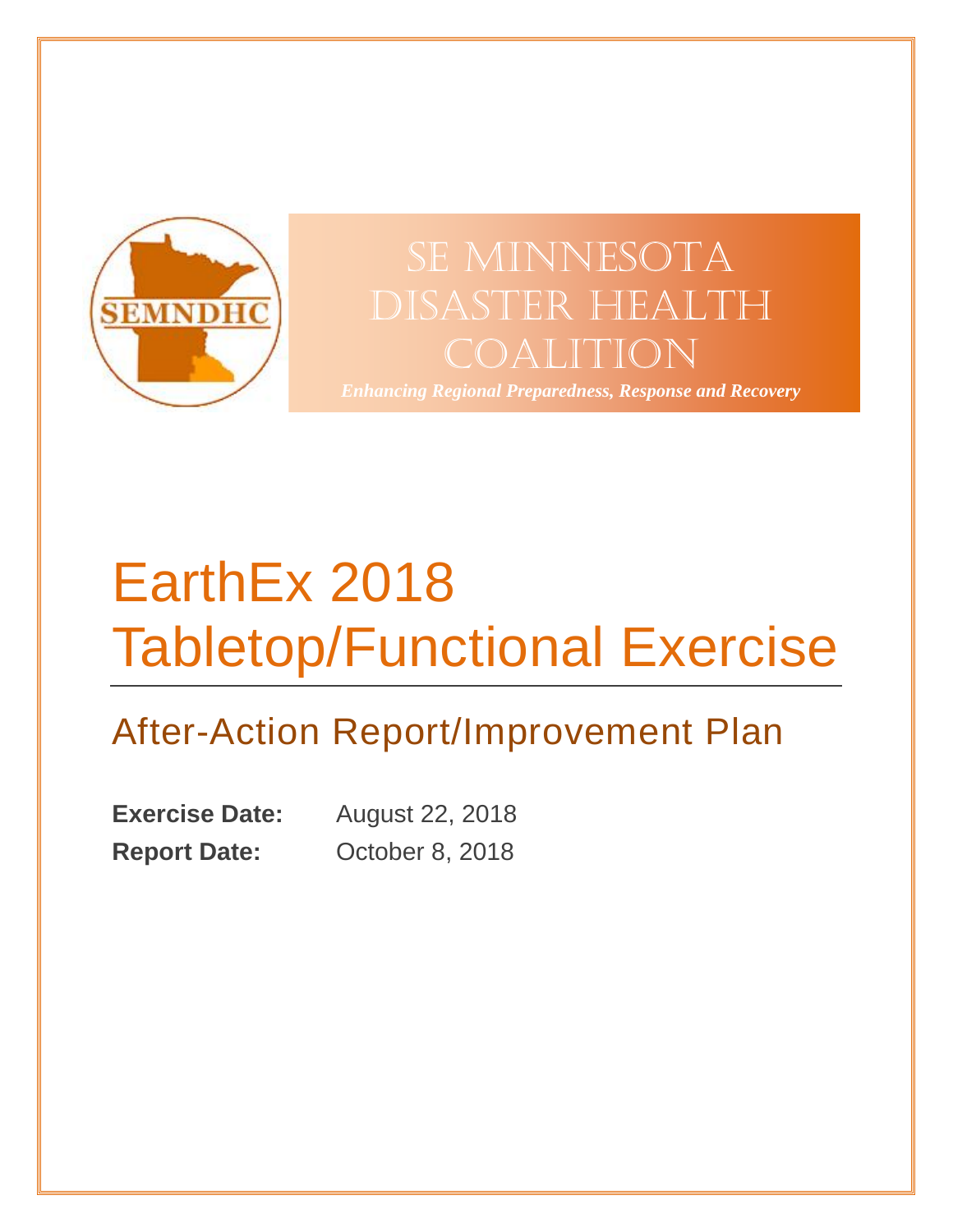# **EXERCISE OVERVIEW**

<span id="page-1-0"></span>

| <b>Exercise Name</b>                         | EarthEx 2018 Tabletop/Functional Exercise                                                                                                                                                                                                                                                                                                                                                                                                                                                   |  |  |  |
|----------------------------------------------|---------------------------------------------------------------------------------------------------------------------------------------------------------------------------------------------------------------------------------------------------------------------------------------------------------------------------------------------------------------------------------------------------------------------------------------------------------------------------------------------|--|--|--|
| <b>Exercise Dates</b>                        | <b>August 22, 2018</b>                                                                                                                                                                                                                                                                                                                                                                                                                                                                      |  |  |  |
| <b>Scope</b>                                 | The scope of play for the exercise involved operations-based activities. Focus<br>involved the coordination of healthcare coalition response throughout Southeast,<br>MN and collaboration to deal with an extended duration large scale power outage.                                                                                                                                                                                                                                      |  |  |  |
| <b>Mission Area(s)</b>                       | Response                                                                                                                                                                                                                                                                                                                                                                                                                                                                                    |  |  |  |
| <b>Capabilities</b>                          | <b>Community Resilience</b><br>Incident Management<br>Infrastructure Systems<br><b>Operational Communications</b><br><b>Operational Coordination</b><br>Planning                                                                                                                                                                                                                                                                                                                            |  |  |  |
| <b>Objectives</b>                            | 1. Improve community resilience to long-duration power outages and Black<br>Sky events through cross-sector planning, training and exercises.<br>2. Provide an opportunity to test and refine policies and procedures for<br>responding to a long duration power outage.<br>3. Provide an opportunity to facilitate Critical Life Line Cross Sector<br>discussions.<br>4. Provide a widely distributed, interactive, multi-language international<br>exercise using new DHS exercise tools. |  |  |  |
| <b>Threat or Hazard</b>                      | Loss of power (Extended Duration)                                                                                                                                                                                                                                                                                                                                                                                                                                                           |  |  |  |
| <b>Scenario</b>                              | The scenario was delivered though the EIS Council via the EarthEx Emergency All-<br>sector Response Transnational Hazard Exercise.                                                                                                                                                                                                                                                                                                                                                          |  |  |  |
| <b>Sponsor</b>                               | Mayo Clinic and Southeast MN Disaster Health Coalition                                                                                                                                                                                                                                                                                                                                                                                                                                      |  |  |  |
| <b>Participating</b><br><b>Organizations</b> | Multi-disciplinary. Refer to Appendix B.                                                                                                                                                                                                                                                                                                                                                                                                                                                    |  |  |  |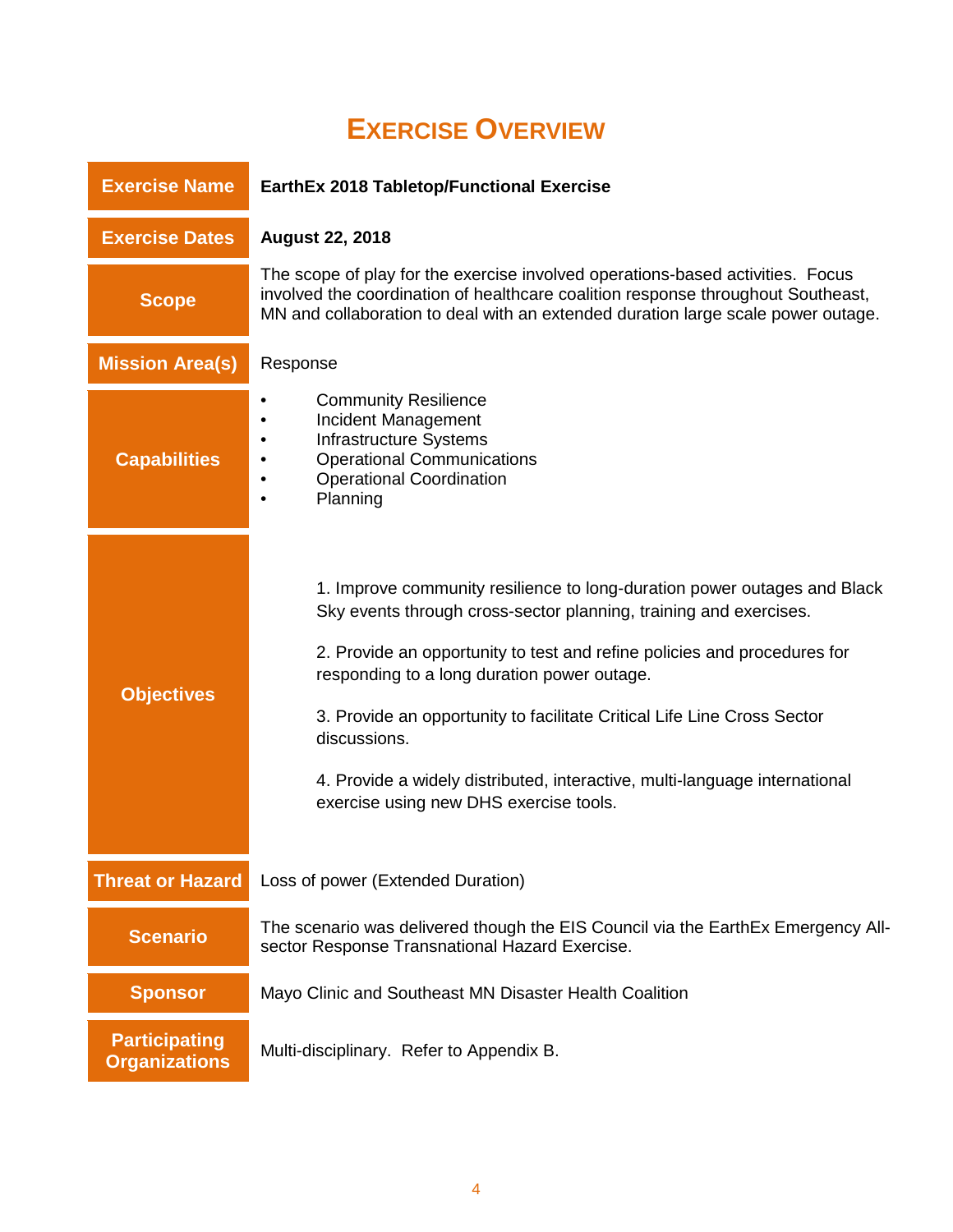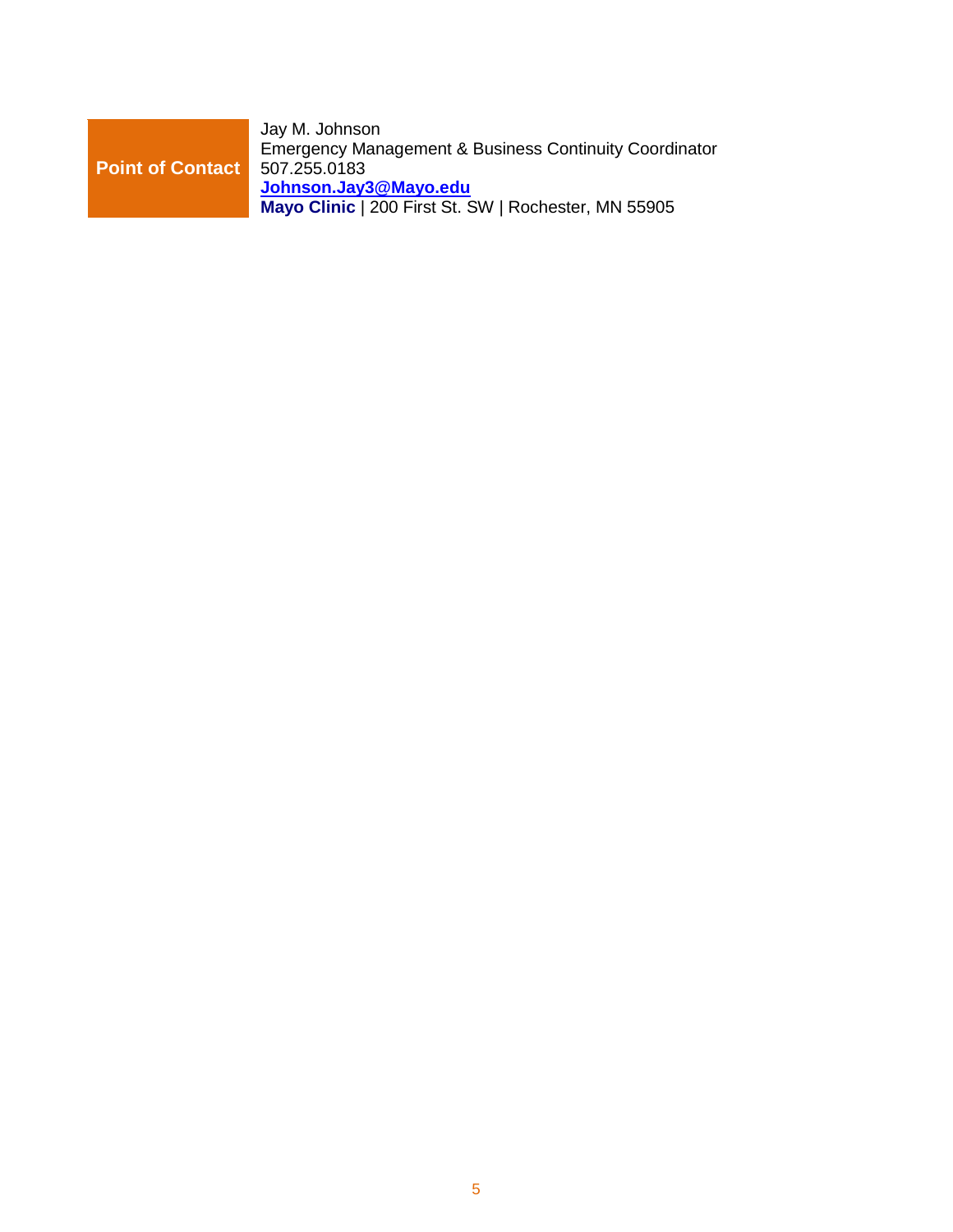# **TABLE OF CONTENTS**

| Objective 1- Improve community resilience to long-duration power outages and Black Sky       |
|----------------------------------------------------------------------------------------------|
| Objective 2 Provide an opportunity to test and refine policies and procedures for responding |
|                                                                                              |
|                                                                                              |
|                                                                                              |
|                                                                                              |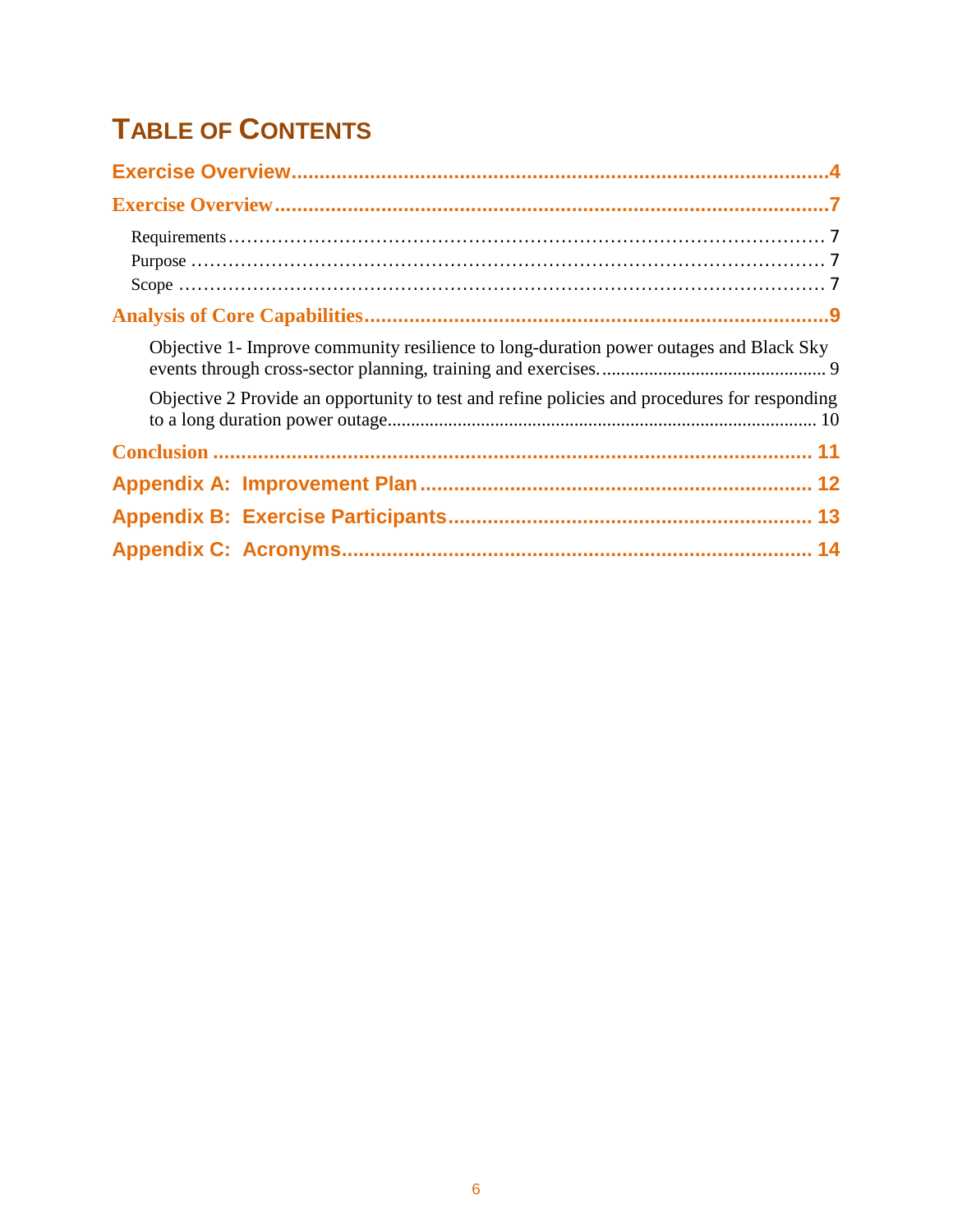## **EXERCISE OVERVIEW**

### <span id="page-4-1"></span><span id="page-4-0"></span>**Requirements**

The current Department of Homeland Security (DHS) and Department of Health and Human Services – Office of the Assistant Secretary for Preparedness and Response (ASPR) grants require organizations and communities to conduct exercises to improve disaster response operations capabilities. Additionally, the Joint Commission requires hospitals and ambulatory care facilities to conduct exercises periodically. SEMN Disaster Health Coalition [partners,](http://www.semndhc.org/partners/) who include emergency management agencies, emergency medical services agencies, hospitals, long term care facilities, public health agencies, specialty services, and VOAD (Volunteer Organizations Active in Disasters), recognize the need to understand expectations, roles, and responsibilities of work areas during an incident involving mass evacuation of citizens.

### <span id="page-4-2"></span>**Purpose**

The purposes for the Communications Functional exercise included:

- provide an opportunity for disaster response partners to participate in facilitated discussions of their roles, responsibilities, and anticipated activities in response to scenario events that require evacuation of clients/residents/patients from healthcare facilities,
- help the participants better understand roles and responsibilities related to evacuation and reception activities, and
- provide participants an opportunity to improve awareness and to evaluate current communication and coordination concepts, plans, and capabilities for evacuation and reception during an incident involving evacuation of patients and long term care facility residents.

### <span id="page-4-3"></span>**Scope**

The scope of play for the exercise involved discussion-based and operations based activities. The format of the exercise involved inter-disciplinary and inter-jurisdictional communication and decision making. The exercise was facilitated; scenario information was provided progressively as the event unfolded. Players had an opportunity to both respond to defined questions and discuss topics freely within an established time frame.

The primary focus of discussions involved healthcare facility communications/information sharing, in response to a hypothetical weather event impacting the entire region and catastrophically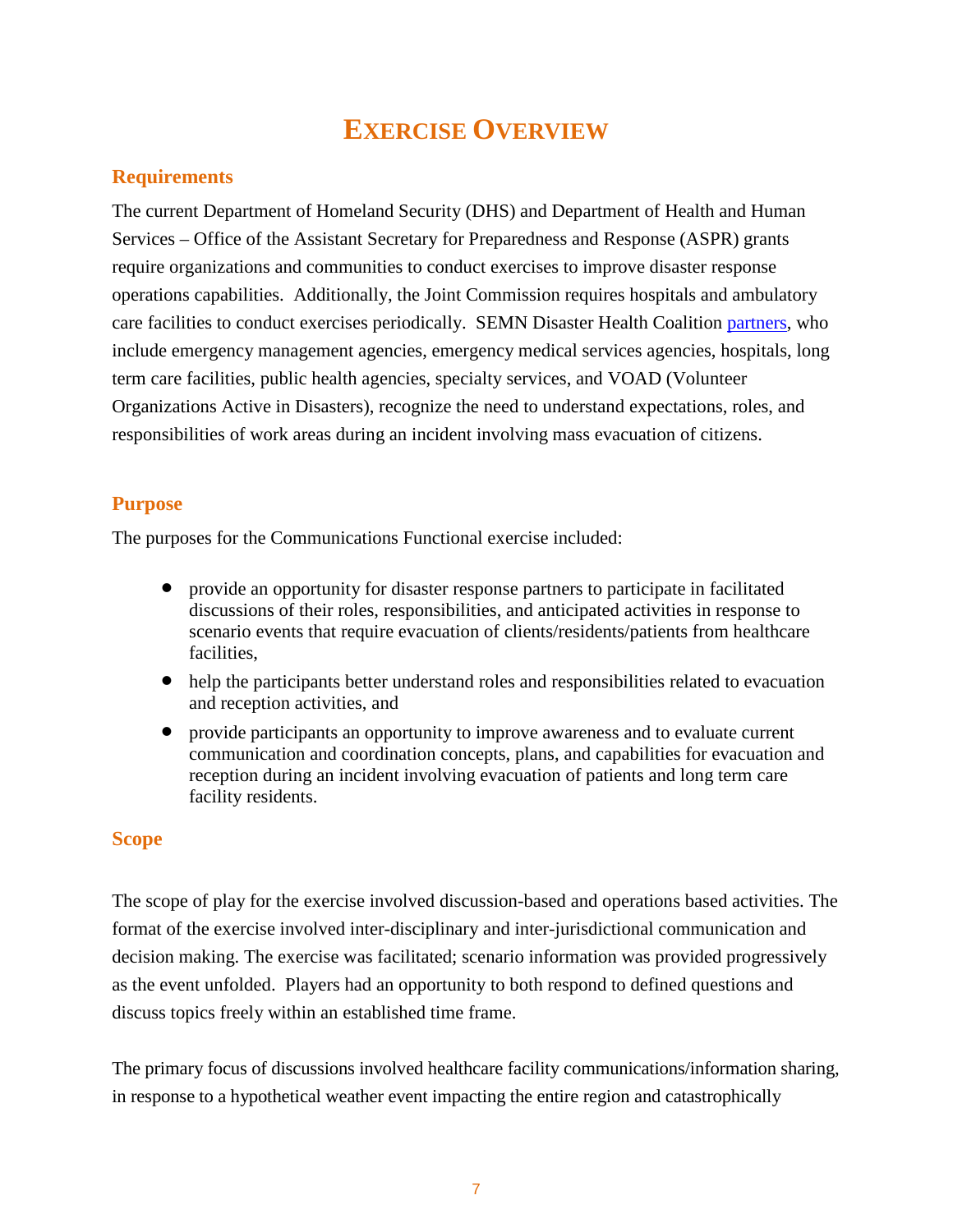impacting a single facility. This scenario was selected to provide context for healthcare facility patient movement, staff support and supply sustainment discussion. This incident established a purpose for communicating numerous healthcare facility potential concerns and did not focus heavily on broader community response activities, but on the activities associated with healthcare facility coordination and collaboration.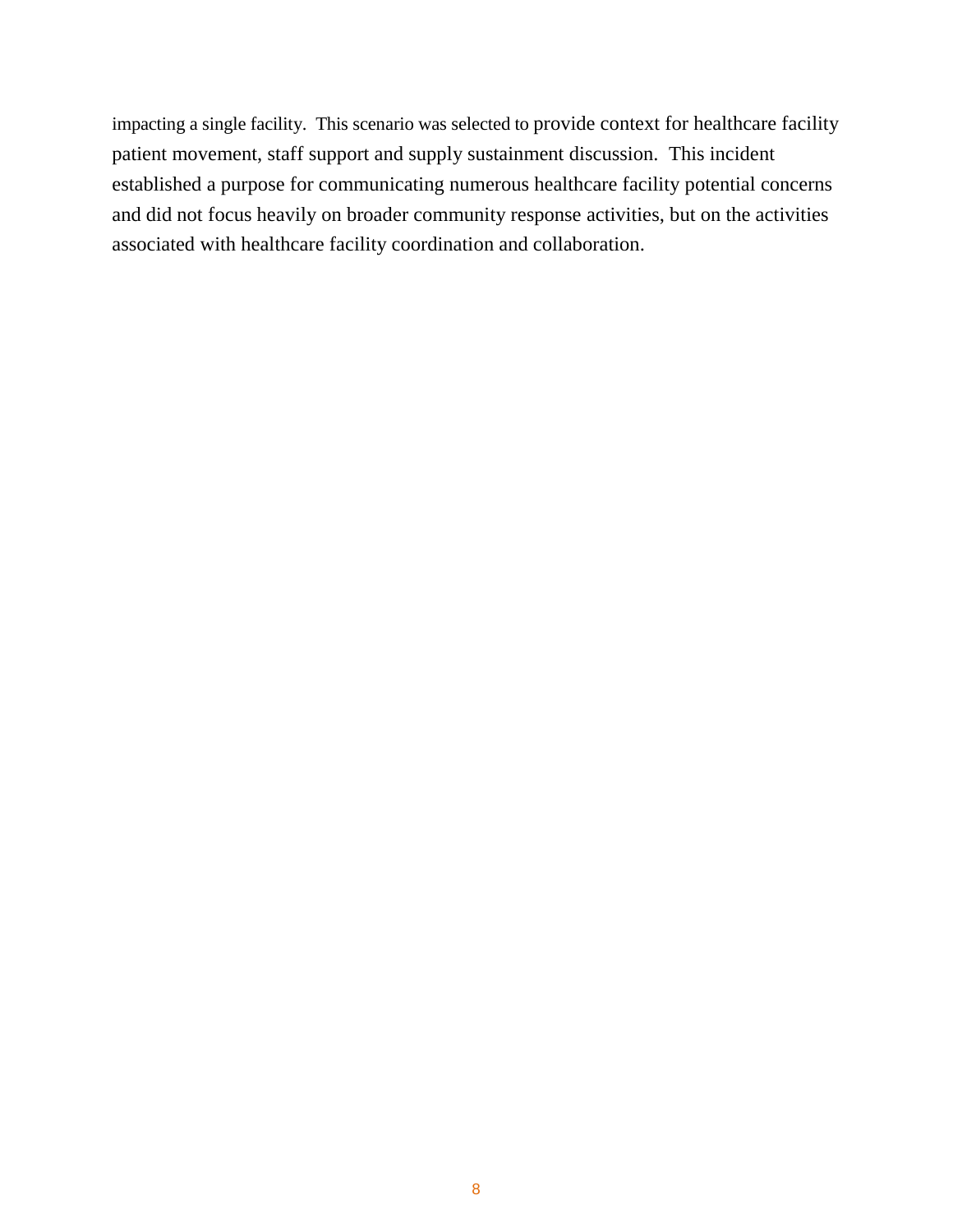# **ANALYSIS OF CORE CAPABILITIES**

<span id="page-6-0"></span>Overall, participants found the exercise to be of value especially in terms of information sharing, exploring assumptions and gap identification. Participants recognized the value of having H-MACC processes in place to inform their response; as well, participants recognized the challenges of collaborating using virtual means.

Aligning exercise the objectives and capabilities provides a consistent taxonomy for evaluation that transcends individual exercises to support preparedness reporting and trend analysis. Table 1 includes the exercise objectives, aligned capabilities, and performance ratings for each capability as observed during the exercise and determined by the evaluation team.

| <b>Objective</b>                                                                           | <b>Capability</b>           | P |  |  |  |
|--------------------------------------------------------------------------------------------|-----------------------------|---|--|--|--|
| Improve community resilience to long-duration                                              | <b>Community Resilience</b> |   |  |  |  |
| power outages and Black Sky events through                                                 |                             |   |  |  |  |
| cross-sector planning, training and exercises.                                             |                             |   |  |  |  |
| Provide an opportunity to test and refine policies                                         | <b>Community Resilience</b> |   |  |  |  |
| and procedures for responding to a long duration                                           |                             |   |  |  |  |
| power outage.                                                                              |                             |   |  |  |  |
| Provide an opportunity to facilitate Critical Life                                         | <b>Community Resilience</b> |   |  |  |  |
| Line Cross Sector discussions.                                                             |                             |   |  |  |  |
| Provide a widely distributed, interactive, multi-                                          | <b>Community Resilience</b> |   |  |  |  |
| language international exercise using new DHS                                              |                             |   |  |  |  |
| exercise tools.                                                                            |                             |   |  |  |  |
| <b>Ratings:</b>                                                                            |                             |   |  |  |  |
| Performed without Challenges (P); Performed with Some Challenges (S); Performed with Major |                             |   |  |  |  |
| Challenges (M); Unable to be Performed (U)                                                 |                             |   |  |  |  |

*Table 1. Summary of Capability Performance*

The following sections provide an overview of the performance related to each exercise capability and associated objectives, highlighting strengths and areas for improvement.

### <span id="page-6-1"></span>**Objective 1- Improve community resilience to long-duration power outages and Black Sky events through cross-sector planning, training and exercises.**

The reason for this objective is to improve understanding of current processes in place, and potential gaps, for sharing critical information related to the incident across communities and organizations.

### **Strengths**

Success in meeting the objective can be attributed to the following strengths:

**Strength 1.1:** The Southeast Minnesota Disaster Health Coalition has well-defined processes for facilitating collaboration and coordination.

**Strength 1.2:** The Southeast Minnesota Disaster Health Coalition has provides planning tools and templates to assist members with the development of internal processes.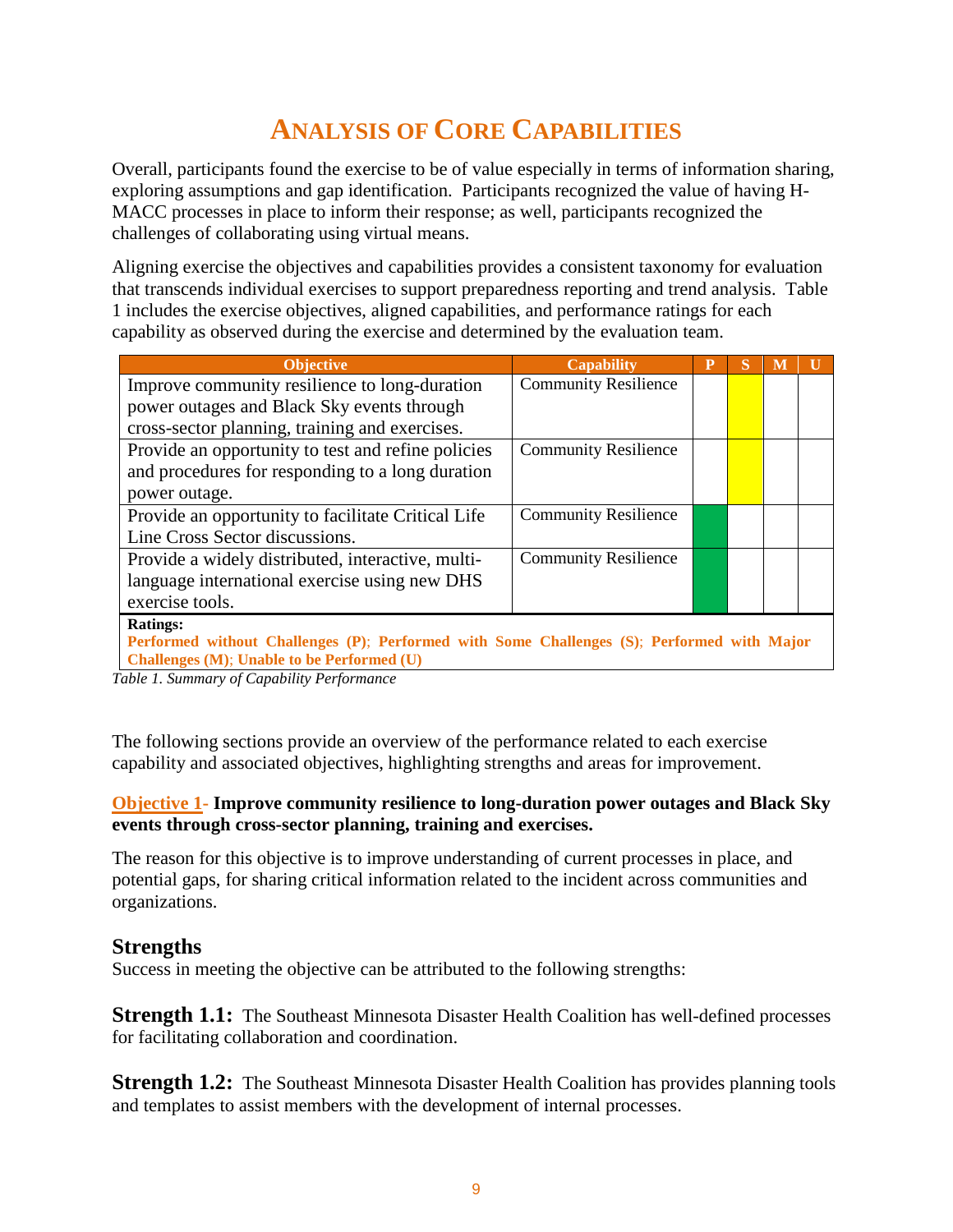### **Areas for Improvement**

The following areas present opportunities for improvement to maintain the full capability level:

**Area for Improvement 1.1:**<br>Critical information sharing processes among impacted organizations and receiving and the community depends heavily on the power to accomplish primary communication processes.

**Reference:**<br>SEMN Healthcare Multi-Agency Coordination Center (H-MACC) Guidelines

**Analysis:** The majority of processes used for information sharing both internal and external to organizations is power dependent.

### **Recommendation**

| <b>Area for</b> | <b>Recommendation/</b><br>Improvement   Corrective Action                                                |
|-----------------|----------------------------------------------------------------------------------------------------------|
| 1.1.1.          | Explore alternative means for communication that do<br>not depend on external power in future exercises. |
|                 | (e.g. Amateur Radio)                                                                                     |

### <span id="page-7-0"></span>**Objective 2 Provide an opportunity to test and refine policies and procedures for responding to a long duration power outage**

The reason for this objective is to improve understanding of current processes in place, and potential gaps, for internal and community response to a widespread, long duration power outage.

### **Strengths**

Success in accomplishing the objective can be attributed to the following strengths:

**Strength 2.1:** Members of the SEMN DHC have worked together in prior exercises and events which established trusted relationships and provided a considerable amount of comfort and confidence.

### **Areas for Improvement**

The following areas present opportunities for improvement to maintain the full capability level:

### **Area for Improvement 2.1:**

Many policies and procedures do not consider the need to operate for extended periods of time without power

### **Analysis:**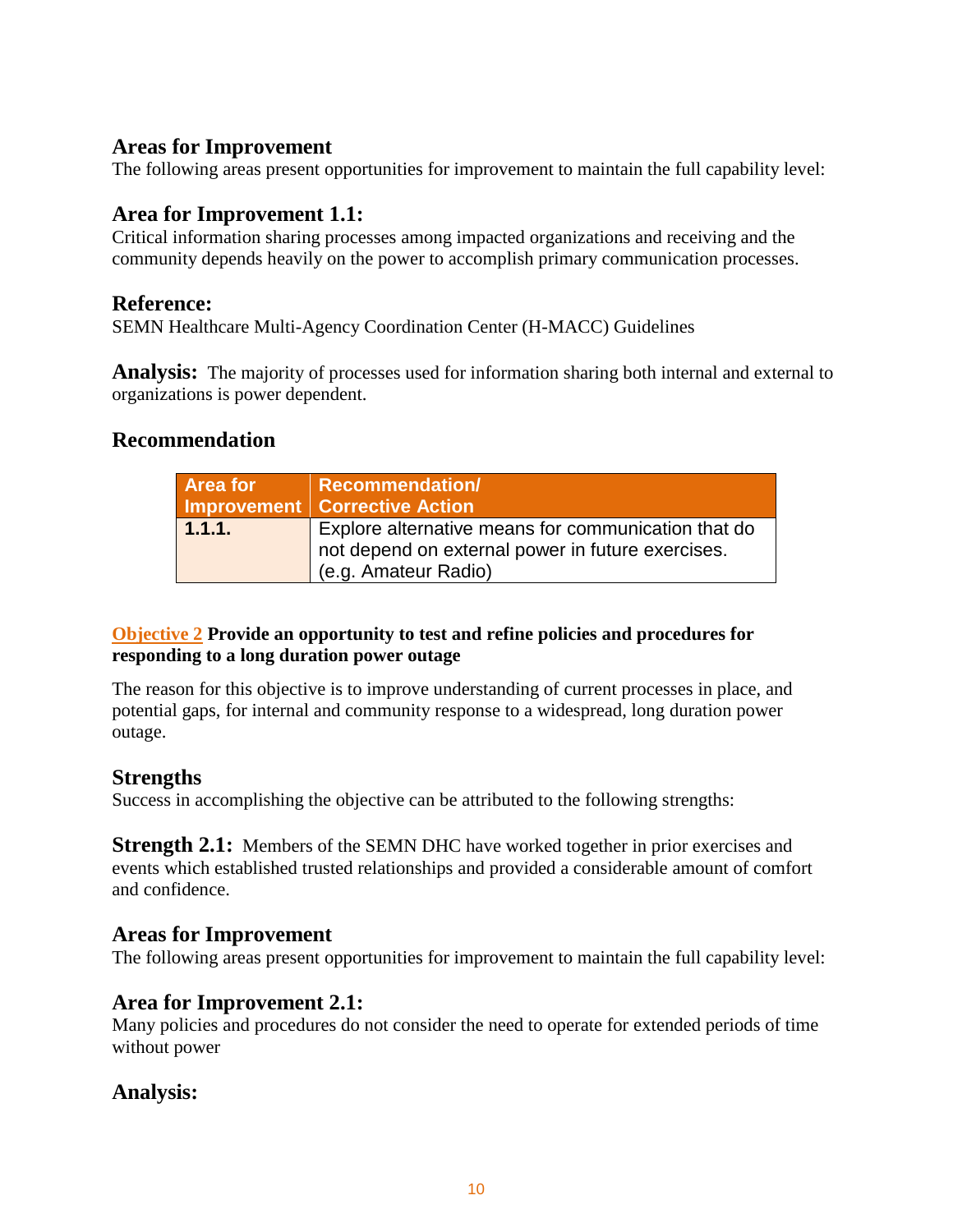Health care operations have an increasing dependency on power. Processes that are used to provide care with limited staffing are especially dependent on technology and information sharing and therefore power.

### **Recommendation**

| <b>Area for</b> | <b>Recommendation/</b><br>Improvement   Corrective Action                                                                         |
|-----------------|-----------------------------------------------------------------------------------------------------------------------------------|
| 2.1.1.          | Include consequences shared by loss of power and<br>other business interruptions such as limited staffing in<br>future exercises. |

## **CONCLUSION**

<span id="page-8-0"></span>"Exercises are conducted to evaluate an organization's [community's/region's] capability to execute its mission responsibilities on one or more portions of its emergency response plan or contingency plan… Many successful responses to emergencies have demonstrated that exercising pays huge dividends when an emergency occurs. Indeed, communities across the nation have had similar experiences that show the value of previous exercise training. Studies have also identified that remediation of identified deficiencies from exercise training improves patient care in major and minor incidents by making the planning process more efficient."

While some exercise objectives (e.g., Mass Care) were not explored, exercise planners and participants deemed the exercise successful. Participants gained awareness of each other's processes, capabilities, limitations and assumptions. Both strengths and areas for improvement were identified. These strengths and areas for improvement can be a foundation for future performance improvement. The goal of this exercise process will not be met until organization's take action to improve capabilities based on lessons learned from the exercise.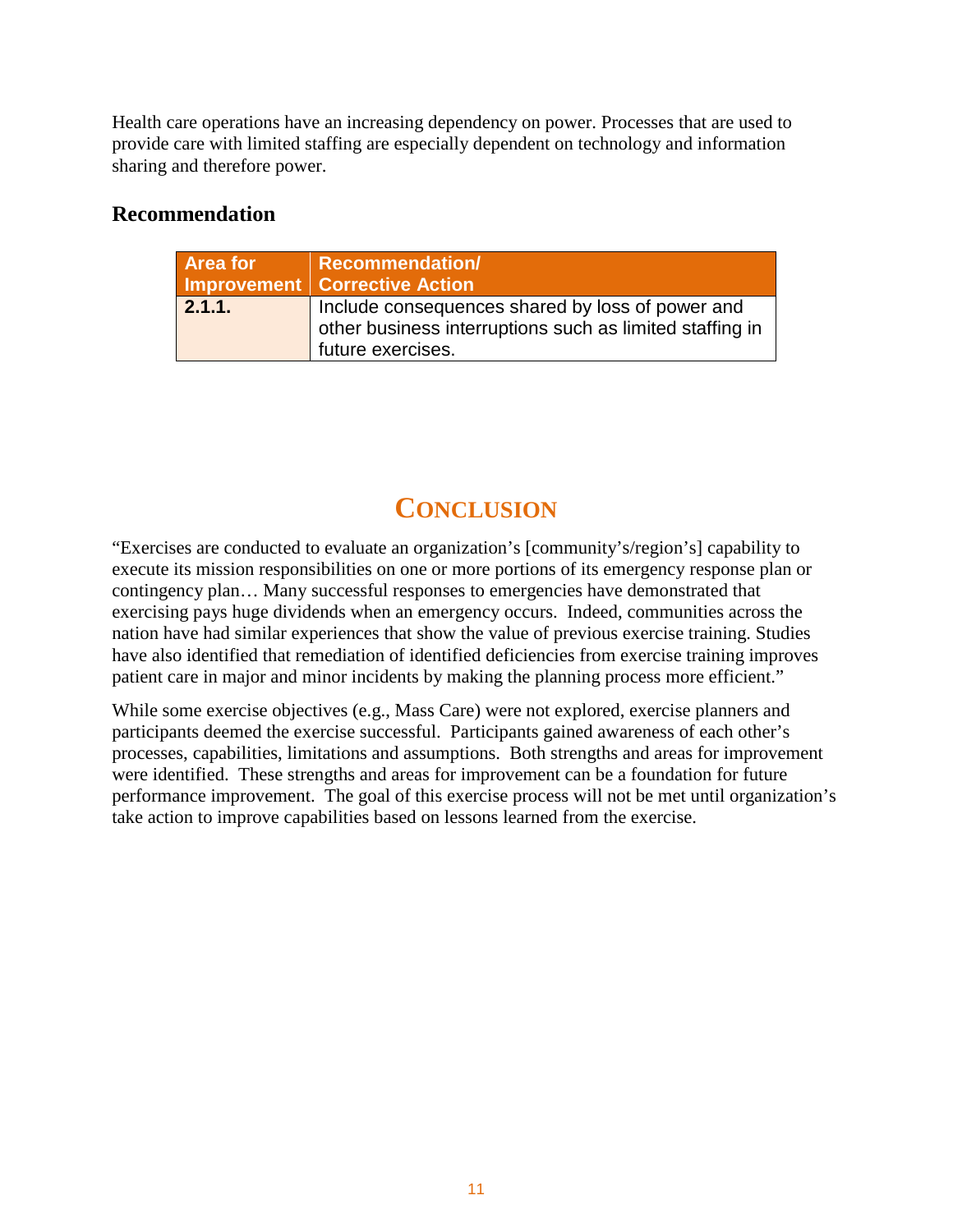# **APPENDIX A: IMPROVEMENT PLAN**

This Improvement Plan has been developed specifically for the SEMN Disaster Coalition, and its partners, as a result of regional Table-Top/Functional exercise.

Capability Elements: Planning, Organization, Equipment, Training, Exercise

<span id="page-9-0"></span>

| <b>Capability</b>             | #      | <b>Recommendation/</b><br><b>Corrective Action</b> | Element  | <b>Capability Primary Responsible</b><br><b>Organization</b> | <b>Organization</b><br><b>POC</b> | <b>Priority Due Date</b> |
|-------------------------------|--------|----------------------------------------------------|----------|--------------------------------------------------------------|-----------------------------------|--------------------------|
| <b>Healthcare System</b>      | 1.1.1. | Explore alternative means for                      | Planning | <b>SEMN DHC</b>                                              | Jay Johnson                       | 12/31/18                 |
| <b>Preparedness</b>           |        | communication that do not                          |          |                                                              |                                   |                          |
|                               |        | depend on external power in                        |          |                                                              |                                   |                          |
|                               |        | future exercises.                                  |          |                                                              |                                   |                          |
| <b>Information</b>            | 2.1.1. | Include consequences shared by                     | Planning | <b>SEMN DHC</b>                                              | Jay Johnson                       | 12/31/18                 |
| <b>Sharing/Communications</b> |        | loss of power and other business                   |          |                                                              |                                   |                          |
|                               |        | interruptions such as limited                      |          |                                                              |                                   |                          |
|                               |        | staffing in future exercises                       |          |                                                              |                                   |                          |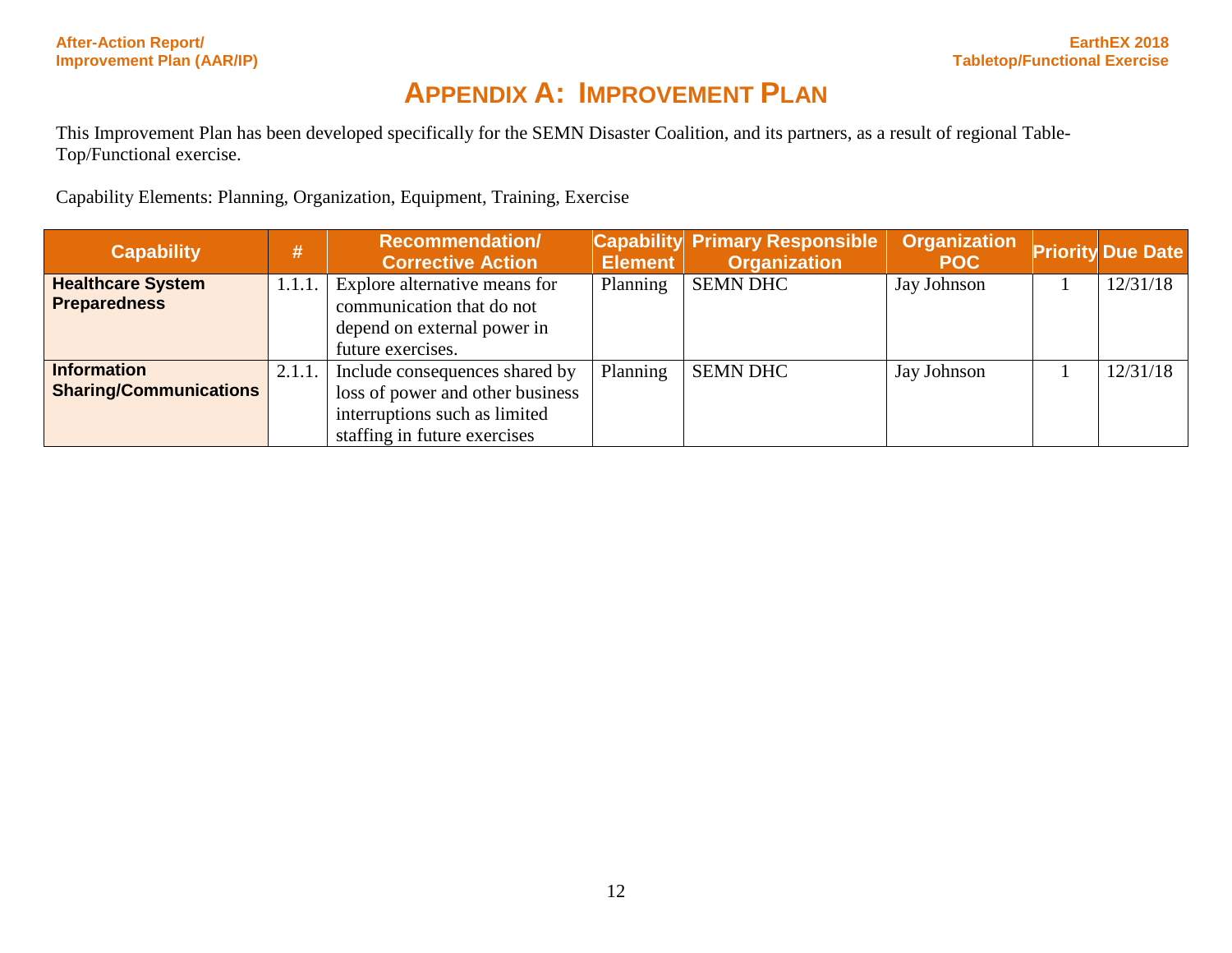# **APPENDIX B: EXERCISE PARTICIPANTS**

<span id="page-10-0"></span>

| <b>EarthEx Participants</b>                             |                          |                                        |                                  |  |  |
|---------------------------------------------------------|--------------------------|----------------------------------------|----------------------------------|--|--|
| eHICS-Mayo Incident Command                             |                          |                                        |                                  |  |  |
| <b>Mayo Clinic Destination Practices</b>                |                          | <b>Regional and Sub-Regional</b>       | <b>MCHS Individual Sites</b>     |  |  |
| Northwest WI-Dave Salter<br>Mayo Clinic Arizona-K-Perry |                          |                                        | Mankato-IC                       |  |  |
| Mayo Clinic Florida-J. Cipriani                         | Southwest MN-Jackie Niss |                                        | Red Cedar-IC                     |  |  |
| Mayo Clinic Rochester-A. Dalbello                       |                          | Southwest WI-M. Mooney                 | Albert Lea-IC                    |  |  |
|                                                         | Southeast MN-P. Dahl     |                                        | Fairmont-IC                      |  |  |
|                                                         | I-90 corridor-B. Niebuhr |                                        | Mondovi-IC                       |  |  |
|                                                         |                          | River Corridor-N. Schmidt              | New Prague-IC                    |  |  |
|                                                         |                          |                                        | Austin-IC                        |  |  |
|                                                         |                          |                                        | LaCrosse-IC                      |  |  |
|                                                         |                          |                                        | Springfield-IC                   |  |  |
|                                                         |                          |                                        | Lake City-IC                     |  |  |
|                                                         |                          |                                        | Waseca-IC                        |  |  |
|                                                         |                          |                                        |                                  |  |  |
|                                                         |                          | <b>SEMN DHC Compact</b>                |                                  |  |  |
| Mayo Rochester-A. Dalbello                              |                          |                                        | Olmsted Medical Center-T. Graham |  |  |
| MCHS Red Wing-G. Mattson                                |                          | Winona Health-B. Poulin                |                                  |  |  |
| MCHS Albert Lea-P. Dahl                                 |                          | District One Hospital -J. Klecker      |                                  |  |  |
| MCHS Austin- P. Dahl                                    |                          | Owatonna Hospital-J. Klecker           |                                  |  |  |
| MCHS Cannon Falls- N. Schmidt                           |                          |                                        |                                  |  |  |
| MCHS Lake City-N. Schmidt                               |                          |                                        |                                  |  |  |
|                                                         |                          |                                        |                                  |  |  |
|                                                         |                          | <b>Regional Health Care Coalitions</b> |                                  |  |  |
| SCMN-L. Gingrich, E. Weller                             |                          | CMN-D. Sheldrew                        |                                  |  |  |
| SWMN-A. Jensen, J. Maatz                                |                          | Metro-S. Jones                         |                                  |  |  |
| NEMN-A. Shadiow, J. Thompson                            |                          | SEMN-K. Mortenson                      |                                  |  |  |
| WCMN-S. Stoen                                           |                          | NWMN-A. Card                           |                                  |  |  |
|                                                         |                          |                                        |                                  |  |  |
| <b>SEMN Long Term Care</b>                              |                          |                                        |                                  |  |  |
| <b>Edenbrook of Rochester</b>                           |                          | Mower County PH                        |                                  |  |  |
| Stanley Jones & Associates/VOA of Rochester             |                          | <b>Charter House</b>                   |                                  |  |  |
| Rochester Rehab & Living Center                         |                          | Hiawatha Homes                         |                                  |  |  |
| Kenyon Senior Living                                    |                          | Madonna Towers                         |                                  |  |  |
| <b>Green Lea Senior Living</b>                          |                          | Mayo Clinic Hospice                    |                                  |  |  |
| Seasons Hospice                                         |                          | St. Mark's Living - Austin             |                                  |  |  |
| <b>Pine Haven Community</b>                             |                          | <b>Tealwood Senior Living</b>          |                                  |  |  |
| REM River Bluffs, Inc.                                  |                          |                                        |                                  |  |  |